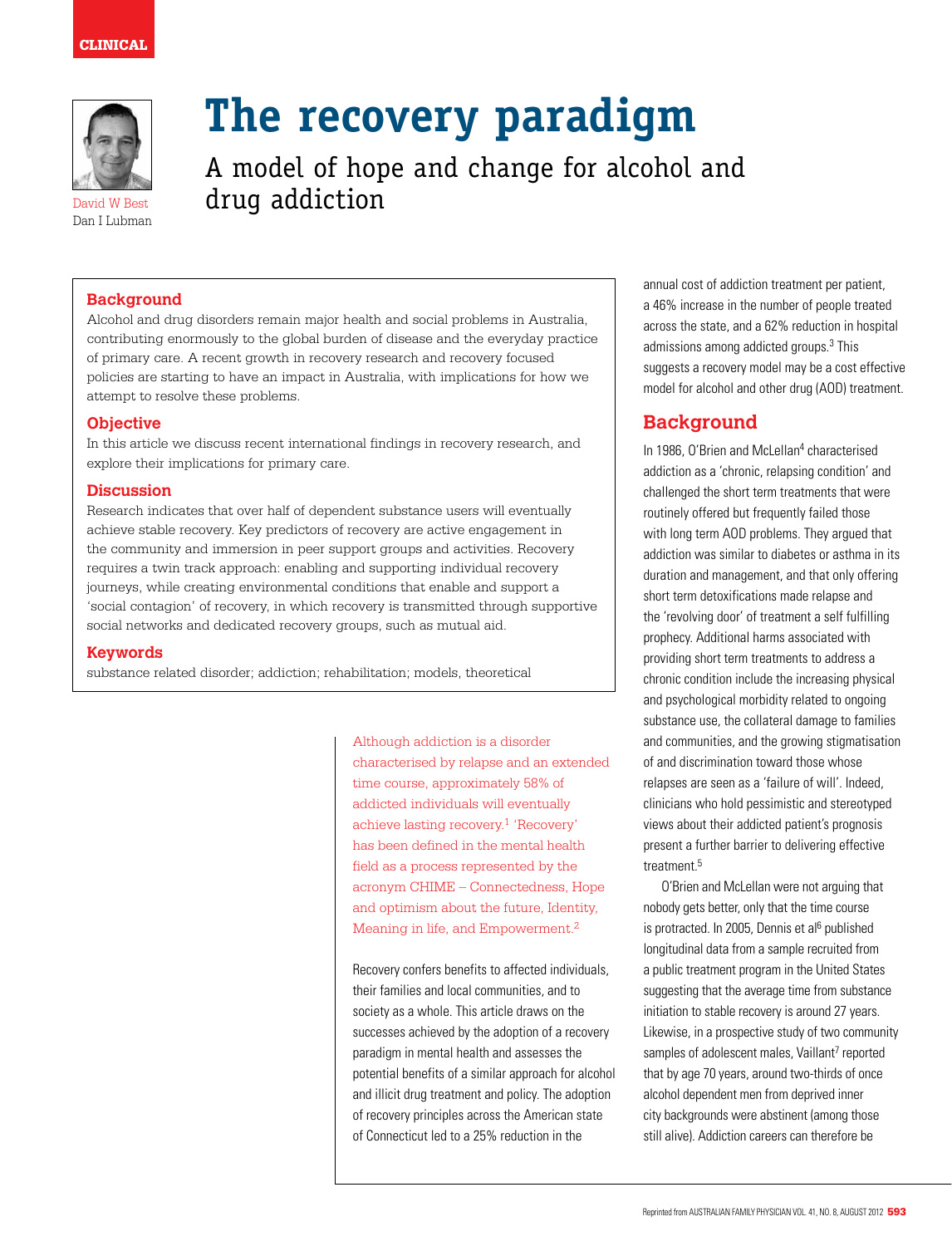characterised by episodes of relapse, but with sustained change possible over long periods of time. Lessons from parallel fields offer further hope.

## **Recovery from mental illness and desistance from crime**

Even among apparently intractable cases of mental illness, longitudinal research offers surprisingly encouraging results. Harding et al<sup>8</sup> conducted a 32 year follow up study of the most difficult to place residents of a psychiatric inpatient facility with severe, enduring mental illness. At the final follow up assessment, 81% were able to look after themselves, 25% had fully recovered and 41% showed significant improvements while only 11% did not show any improvement and remained within the treatment and support system. More recently, Warner<sup>9</sup> reviewed the evidence for recovery and reported, from over 100 studies, that 20% of people with schizophrenia make a complete recovery and 40% a 'social recovery' (defined as economic and residential independence and low social disruption), with work and empowerment two of the key features of the recovery process. Long term treatments that focus on empowerment and community engagement may not produce cures, but can result in positive change in both quality of life and active participation in community living, including work and volunteering.

In 2011, Leamy and colleagues<sup>2</sup> published a systematic review that identified 97 relevant papers and identified five key recovery processes: connectedness, hope and optimism about the future, identity, meaning in life and empowerment. They identified 13 characteristics of the recovery journey: that it is an active process; an individual and unique process; a nonlinear process; that recovery is a journey; that recovery occurs in stages or phases; that recovery is a struggle; that it is a multidimensional process; that it is gradual; that recovery is a life changing experience; that people can recover without cure; that recovery is aided by a supportive and healing environment; that recovery can occur without professional involvement; and that it can be a trial and error process. These characteristics have considerable overlap with the AOD model outlined by Sheedy and Whitter,<sup>1</sup> presented in Table 1.

An equally important lesson comes from one long term study of recidivistic offenders. Laub

### Table 1. Principles of recovery from alcohol and other drug treatment (AOD)<sup>1</sup>

- There are many pathways to recovery
- • Recovery involves a personal recognition of the need for change and transformation
- Recovery is holistic
- Recovery has cultural dimensions
- Recovery exists on a continuum of improved health and wellness
- Recovery emerges from hope and gratitude
- Recovery involves a process of healing and self redefinition
- • Recovery involves addressing discrimination and transcending shame and stigma
- Recovery is supported by peers and allies
- Recovery involves (re)joining and (re)building a life in the community
- Recovery is a reality

and Sampson<sup>10</sup> completed the final phase of a 55 year follow up study of adolescent offenders recruited from a youth offending institution in Baltimore. Their interviews of the cohort at the age of 70 years (written up in the book Shared Beginnings, Divergent Lives) identified a small minority who continued to offend at the age of 70 years – the majority ended their criminal careers by their late 30s. The primary reasons for ceasing offending were stable employment, improvements in life, coping and social skills, attachment to a nonoffending spouse and changes in how they saw themselves. The authors concluded that 'the stronger the adult ties to work and family, the less crime and deviance among both delinquents and nondelinquent controls'.<sup>8</sup> In other words, offending is not persistent across the life course, and for most offenders what enables them to 'recover' is adult responsibilities and the emergence of skills to sustain them.

# **What is recovery from substance abuse?**

There have been two expert panel definitions constructed in recent years. In the United States, the Betty Ford Institute Consensus Panel<sup>11</sup> defined recovery as 'a voluntarily maintained lifestyle characterised by sobriety, personal health and citizenship', and further differentiated stages of recovery by introducing the categories of 'early sobriety' (the first year), 'sustained sobriety' (1–5 years) and 'stable sobriety' (more than 5 years). The British 'vision' of recovery, developed by the United Kingdom Drug Policy Commission,<sup>12</sup> is characterised as 'voluntarily sustained control over substance use, which maximises health and wellbeing and participation in the rights, roles and responsibilities of society'. Both expert

groups emphasised individual variation in terms of timelines and pathways to recovery, with recognition that, in most cases, recovery is an ongoing journey rather than an accomplished state.

## **How often do people achieve recovery?**

According to a review of international evidence conducted for the Centre for Substance Abuse Treatment 'epidemiologic studies show that, on average, 58% of individuals with chronic substance dependence achieve sustained recovery',<sup>1</sup> although rates varied from 30-72%. However, as Warner<sup>9</sup> argued, for mental health, this may not mean full remission. Rather, it may involve transcending their symptoms to lead a meaningful and fulfilling life, including making a valuable contribution to family, community and society.

# **What is the evidence for recovery and long term change?**

Despite a paucity of research, there is evidence supporting the notion of 'remission' from AOD problems. In a recent systematic review, Calabria and colleagues<sup>13</sup> concluded that 'almost onequarter of persons dependent on amphetamines, one in five dependent on cocaine, 15% of those dependent on heroin and one in 10 of those dependent on cannabis may remit from active drug dependence in a given year'.

In the UK, Hibbert and Best<sup>14</sup> interviewed former alcoholics who had been abstinent for at least 1 year. Not only was there clear evidence of ongoing recovery growth, but those who were more than 5 years sober and in active recovery had better social quality of life scores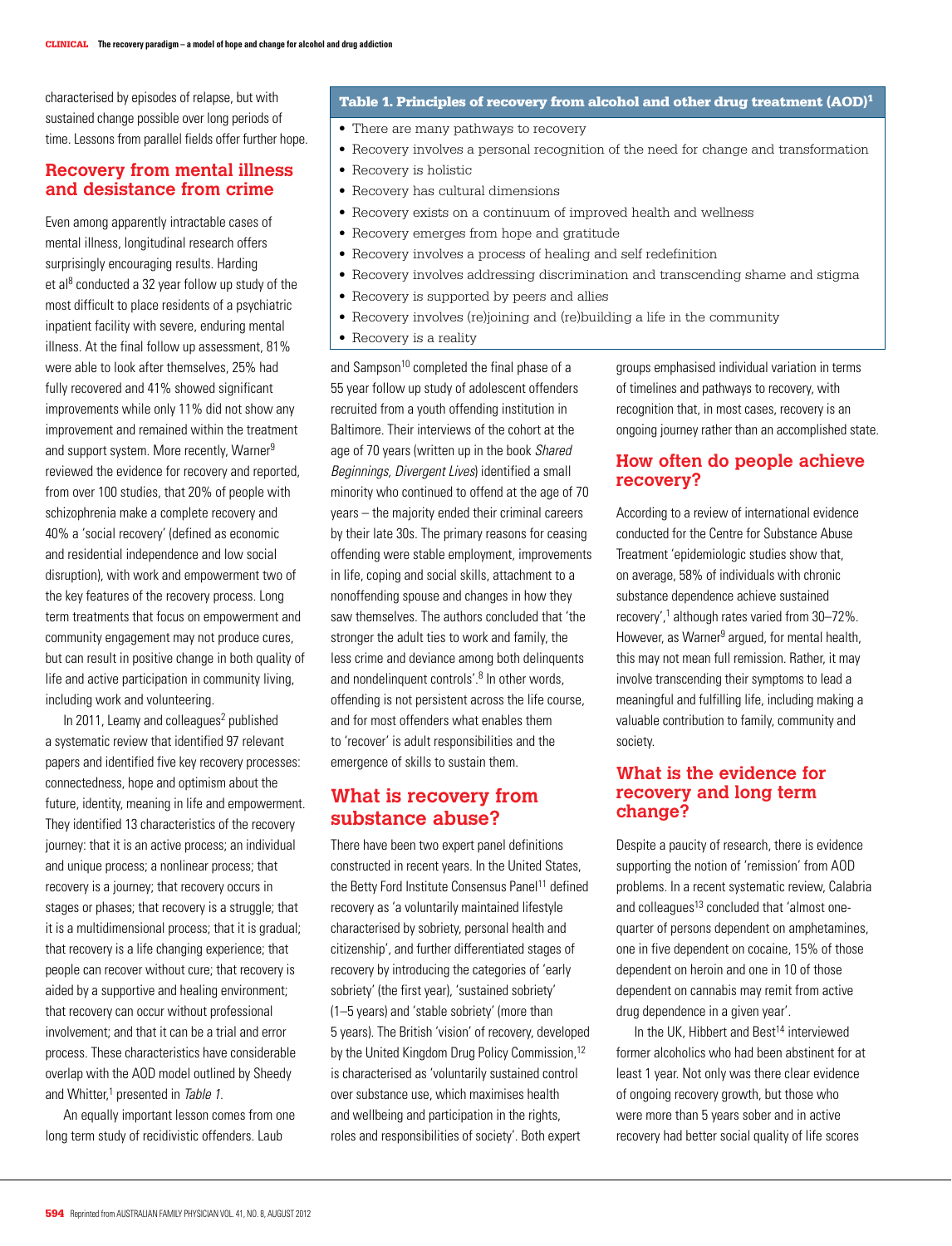than the general public. This phenomenon has also been reported for long term drug recovery in Connecticut by Valentine,<sup>15</sup> and is known as being 'better than well', as individuals transcend their addiction to play vibrant roles in their communities.

In a follow up study in Glasgow of 205 former alcoholics and heroin addicts in recovery,16 the strongest predictors of higher life quality were engaging in more activities (volunteering, education and training, work and family) and more time spent with other people in recovery. Likewise, in a sample of 354 recovering addicts in New York, gradual improvements in overall life satisfaction and reductions in stress ratings occurred over the first 3 years of abstinent recovery.<sup>17</sup>

One of the most important things we know about recovery is that other people matter. The resolution of severe alcohol and other drug problems is mediated by processes of social and cultural support.<sup>18–20</sup> Both general and abstinence specific social support influence recovery outcomes, but abstinence specific support appears to be most critical to long term recovery.21,22

In a randomised trial of alcoholics completing residential detoxification, participants underwent either 'standard case management' or 'network support' – with the aim of the latter being to add at least one sober person to the social network of the detoxed drinker.<sup>22</sup> Relapse rates in the network support condition were 27% lower than in the standard treatment condition, emphasising the key role of peer support in enabling long term recovery, and the core underlying principle of 'social contagion'. This is the idea, developed in the field of social epidemiology by Christakis and Fowler,<sup>23</sup> that complex social behaviours (including binge drinking and smoking) are transmitted via social networks through imitation and complex processes of social control and influence.

# **What are the implications for care and treatment?**

As addiction careers typically exceed a quarter of a century, a range of interventions will be required at different times. It is crucial to support and engage those with long term AOD problems until they are ready to make lasting changes. This includes offering harm reduction approaches and evidence based interventions that build therapeutic alliances and initiate change processes. There is no single strategy that will work for all patients and a recovery approach will only be suitable for those who are sufficiently stable and motivated, and who aspire to the CHIME principles as listed here.<sup>2</sup>

Additionally, taking lessons from the mental health recovery movement, we can infer that individuals can only make significant strides to lasting recovery if basic enablers are met. According to the mental health charity RETHINK, 24 for recovery to commence, individuals need:

- a safe place to live that is free from threat
- freedom from acute physical and psychiatric distress (including acute withdrawals and intense cravings)
- freedom to make choices and a clear sense of self determination, which requires both the provision of accurate information about what the options are and no limits placed on what is possible by professionals. In other words, this includes information about accessing educational and vocational courses, community support groups and other forms of professional supports, as well as clear messages about what they involve.

However, this is only the start of the recovery journey and ongoing support to achieve long term change and aspirational goals are crucial in helping people move beyond the initial stabilisation of symptoms to a more enduring set of life changes.

# **What does this mean for general practice?**

Managing immediate physical and mental health issues, supporting housing applications and providing medications that stabilise the addiction (such as buprenorphine, methadone or anticraving agents naltrexone or acamprosate) are important first steps in assisting people to commence a recovery journey. Linking people into counselling and support services to help them deal with underlying poor coping skills, self esteem and self efficacy is a further step. But such interventions may not be enough in themselves, with the recovery model also requiring health professionals to:

• instil hope that the individual can recover and be mindful that their relationship can be a critical 'turning point' in the patient's recovery journey

- act as a 'bridge' to groups and individuals who successfully model recovery
- involve family members in supporting their recovery journey.

Having a good understanding of the recovery support groups in your area (eg. Alcoholics Anonymous (AA), Narcotics Anonymous (NA), SMART recovery and other groups attached to local treatment services) and helping people to get to these groups is beneficial in reducing post-treatment substance use (Table 2).25 Being active in this process increases the likelihood of effective linkages, and could involve your practice nurse taking patients to their first few recovery meetings or encouraging groups to actively recruit or hold meetings at your practice. Not all patients will be comfortable in a group setting, and for some individuals recovery guides and mentors are an essential preliminary stage. Building up the basic confidence and self esteem to benefit from group processes may be a necessary first step for many addicted AOD users.

While specific co-occurring disorders, such as brain injury or psychopathology, may have an adverse impact on such processes, attending mutual aid groups can benefit psychiatric symptoms as well as substance use.26 Practitioners should discuss with patients that different support groups have different philosophies and dynamics, and they may need to try several different groups before they find one that is consistent with their own beliefs and whose members with whom they share common characteristics.

One final issue for consideration is around mapping the effectiveness of recovery-oriented interventions, and using feedback from changes in recovery functioning to support the patient's journey. Clinicians may consider outcome monitoring tools such as the Treatment Outcome Profile,<sup>27</sup> a brief and validated measure that can be completed in around 5 minutes and measures recovery strengths as well as standard treatment outcomes domains for AOD use.

## **Recovery as a social movement**

We have learnt in recent years that recovery does not happen in isolation and that recovery can have the strength of a social movement akin to the civil rights movement. In both the  $US^{28}$  and the UK,  $29$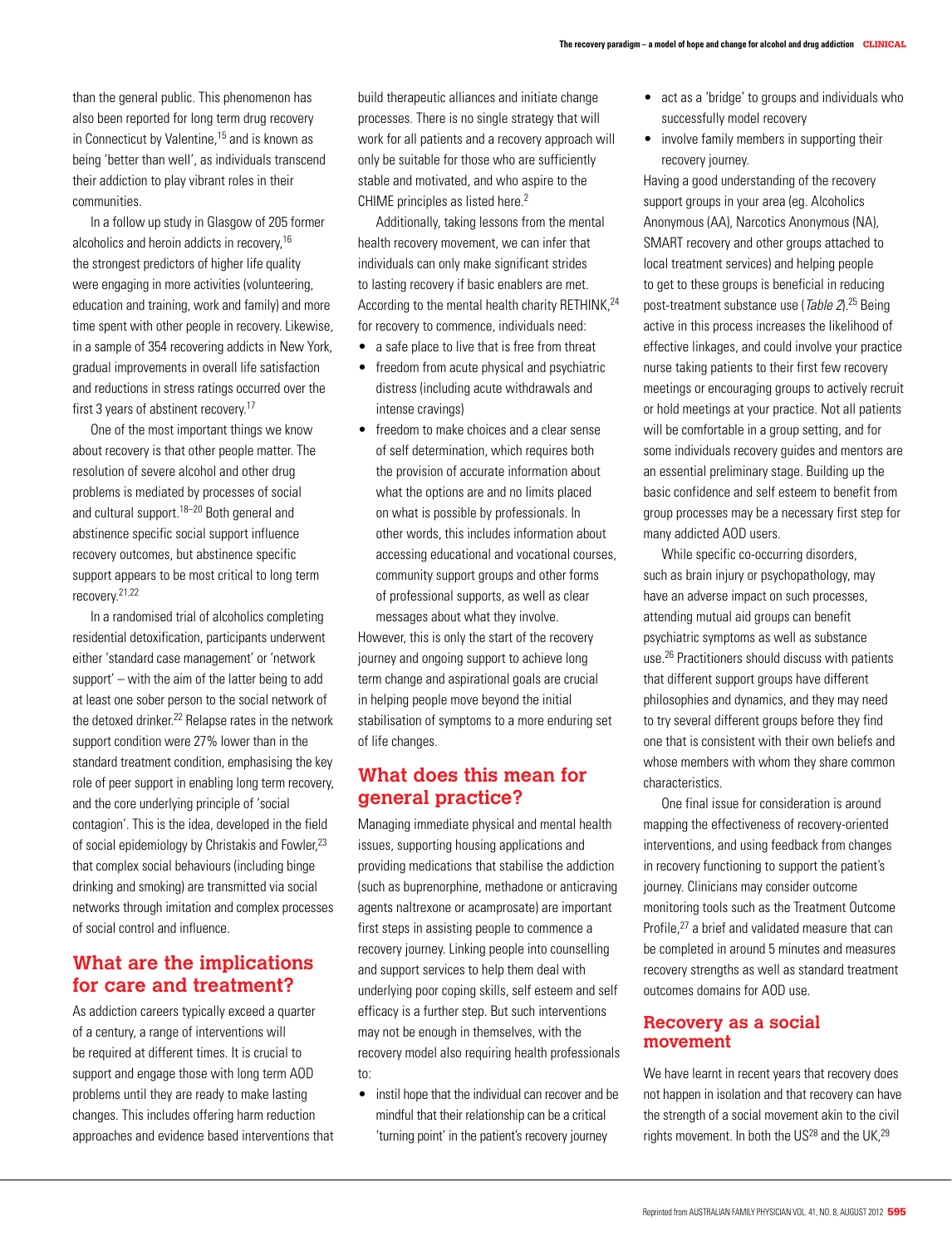| Table 2. Accessing key recovery support groups |                                                                                                                                                                                                                             |                                                                                                                                                                                            |
|------------------------------------------------|-----------------------------------------------------------------------------------------------------------------------------------------------------------------------------------------------------------------------------|--------------------------------------------------------------------------------------------------------------------------------------------------------------------------------------------|
| <b>Name</b>                                    | Purpose                                                                                                                                                                                                                     | <b>Contact details</b>                                                                                                                                                                     |
| Alcoholics<br>Anonymous<br>(AA)                | AA is a fellowship of men<br>and women who share their<br>experiences, strengths and<br>hopes to solve common problems<br>and help others to recover from<br>alcoholism                                                     | For general information go to<br>www.aa.org.au<br>To find a local meeting, go to<br>www.aa.org.au/findameeting/<br>index.php                                                               |
| <b>Narcotics</b><br>Anonymous<br>(NA)          | NA is a nonprofit fellowship<br>or society of men and women<br>for whom drugs have become<br>a major problem. Attendees<br>identify themselves as recovering<br>addicts who meet regularly to<br>help each other stay clean | For general information go to<br>www.na.org.au/community/<br>index.php<br>A meeting directory is available<br>on this site                                                                 |
| Alanon                                         | Alanon Family Groups Australia<br>aims to help families and friends<br>of alcoholics recover from the<br>effects of living with someone<br>whose drinking is a problem                                                      | For general information go to<br>www.al-anon.org/australia<br>A meeting directory is available<br>on this site                                                                             |
| <b>SMART</b><br>Recovery                       | SMART Recovery offers face-to-<br>face and online groups to people<br>in the community who want<br>and need help managing and<br>overcoming addictive behaviours<br>and their associated problems                           | For general information go to<br>http://smartrecoveryaustralia.<br>com au<br>To find a local meeting go to<br>http://smartrecoveryaustralia.<br>com au/what-we-do/find-a-<br>smart-meeting |

the emergence of a visible social movement for change has inspired and enabled people who have recovered to come forward to act as guides and mentors to others in earlier stages of addiction. This process has gathered momentum and resulted in coordinated marches of thousands of people with the aim of celebrating recovery, challenging stigma and bringing together those from a wide range of motivations (people in stable recovery, people in early recovery, addiction professionals, general practitioners, family members and other members of the community) to convey the message that recovery is viable and sustainable. In Glasgow in September 2010 and in Cardiff in September 2011, more than 1500 people participated in recovery walks, which have had a role in changing the perceptions of the general public and the diverse array of participating health professionals and policy makers. This model of recovery has also drawn on an approach in public health, known as 'asset based community development',<sup>30</sup> in which the starting point for change is to map the assets and resources that can enable change at a local level. This would be physical assets (including

general practice surgeries), local community groups (including AA, NA and other support groups) and individuals (people who have managed their own recovery and who can support others). As a central component of local communities, GPs have a critical role to play in both starting and supporting personal recovery journeys and sustaining community change.

# **Conclusion**

Although addiction is a chronic relapsing disorder most people recover, with flow-on benefits to both individuals and communities. Within the mental health field, adoption of a recovery model can bring about significant benefits for individuals and families, can inspire hope in communities and is a cost effective approach to delivering interventions. This approach readily lends itself to the treatment of addiction.

# **Key points**

• The most recent review of recovery rates suggests that 58% of people with a lifetime addiction eventually recover.

- The typical time from first substance use to stable recovery is 27 years.
- • What predicts recovery is exposure to recovery role models, and a sense of purpose and meaning.
- Recovery involves personal changes in both beliefs (about the attractiveness of reduced use, and abstinence where it is both desired and a realistic objective) and skills (coping skills, practical abilities), as well as social capital (friends modelling recovery and support for abstinence).
- Recovery is also a social movement where visible recovery champions can generate a social contagion of hope.

## **Authors**

David W Best BA(Hons), MSc, PhD, is Associate Professor of Addiction Studies, Turning Point Alcohol and Drug Centre, Eastern Health and Monash University, Melbourne, Victoria

Dan I Lubman BSc(Hons), MB ChB, PhD, FRANZCP, FAChAM, is Director and Professor of Addiction Studies, Turning Point Alcohol and Drug Centre, Eastern Health and Monash University, Melbourne, Victoria. danl@turningpoint.org.au.

Conflict of interest: Dan Lubman has received payment from Lundbeck, AstraZeneca and Janssen for consultancy and lectures.

### **References**

- 1. Sheedy CK, Whitter M. Guiding principles and elements of recovery-oriented systems of care: What do we know from the research? HHS Publication No. (SMA) 09-4439. Rockville, MD: Center for Substance Abuse Treatment, Substance Abuse and Mental Health Services Administration, 2009.
- 2. Leamy M, Bird V, Le Boutillier C, Williams J, Slade M. Conceptual framework for personal recovery in mental health: systematic review and narrative synthesis. Br J Psychiatry 2011;199:445–52.
- 3. Kirk T. Connecticut's journey to a state-wide recovery-oriented health-care system: Strategies, successes and challenges. In: Kelly J, White W, editors. Addiction recovery management: theory, research and practice. New York: Humana Springer, 2011.
- 4. O'Brien C, McLellan T. Myths about the treatment of addiction. Lancet 1986;347:237–40.
- 5. Loth C, Schippers G, Hart H, van de Wijngaart G. Enhancing the quality of nursing care in methadone substitute clients using action research: a process evaluation. J Ad Nurs 2007;422–31.
- 6. Dennis M, Scott C, Funk R, Foss M. The duration and correlates of addiction and treatment careers. J Subst Abuse Treat 2005;28(Suppl 1):S51–62.
- 7. Vaillant G. A 60-year follow-up of alcoholic men. Addiction 2003;98:1043–51.
- 8. Harding C, Brooks G, Ashikage T, Strauss J, Brier A. The Vermont Longitudinal Study of Persons with Severe Mental Illness II: long-term outcomes of